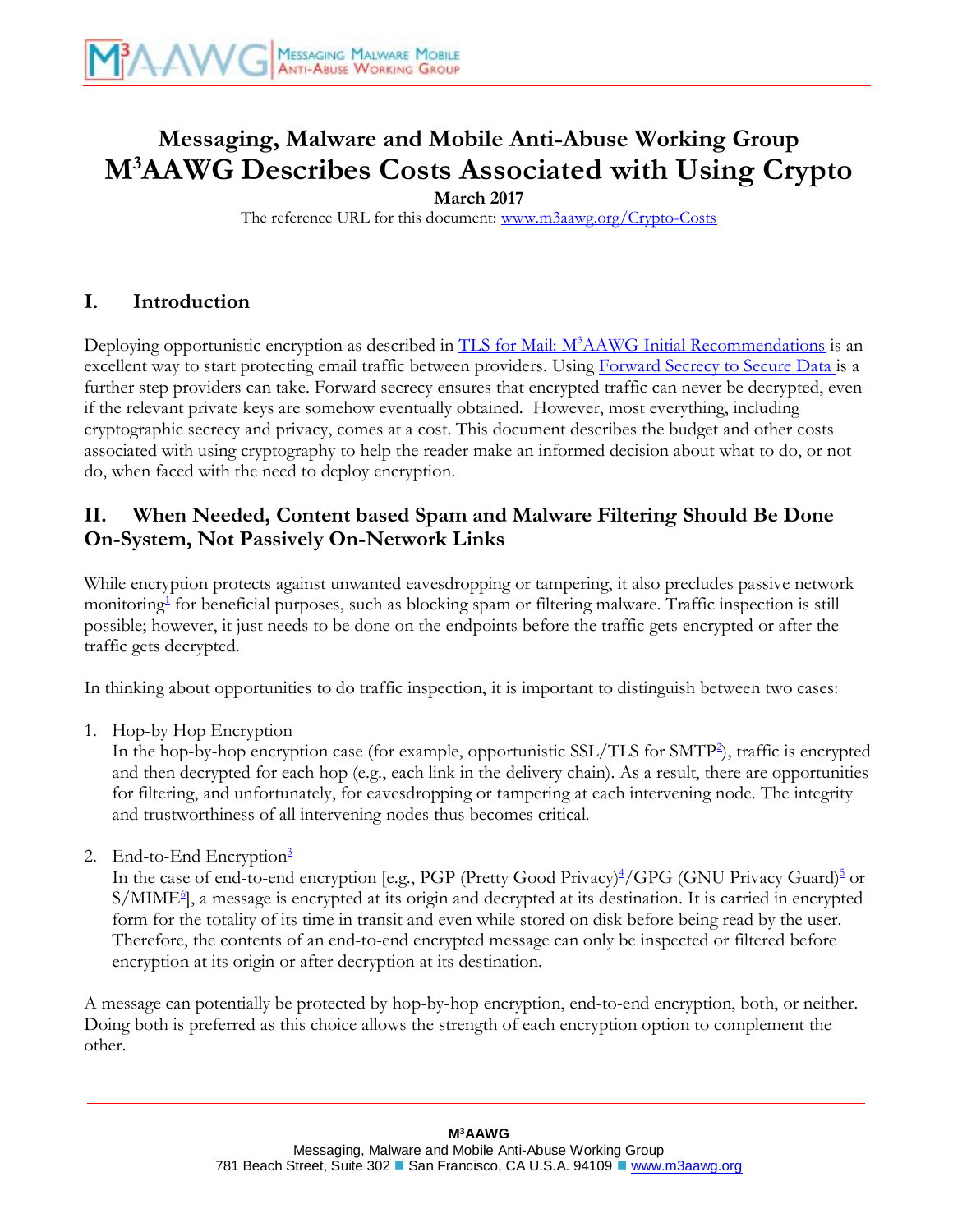# **III. Other Potential Loss of Functionality**

Using encryption can result in the loss of other desired functionality:

- 1. If a user's mail spool contains end-to-end encrypted messages, those encrypted messages cannot be routinely and efficiently searched for messages relevant to a particular sender or issue without decrypting each message first.
- 2. Similarly, most mailing lists do not support routinely encrypted mail distribution; e.g., when inbound mail submissions are encrypted with the list's own key, they are automatically decrypted by the list manager software upon receipt and then re-encrypted with each subscriber's own public key outbound prior to distribution.
- 3. Debugging encrypted connections is more difficult than debugging plain text connections; e.g., you cannot just use Wireshark to monitor a network conversation.

## **IV. Potential Irrecoverable Loss of Encrypted Contents**

Crypto does a great job of protecting sensitive content from unauthorized access. However, that protection brings a new risk of its own: if a non-escrowed key is lost or forgotten, any content encrypted with that key will be totally irrecoverable, even by authorized users. For example, imagine a research scientist who has encrypted her research results with a non-escrowed key. If that scientist is killed in an accident and no one else has a copy of her key, that scientist's encrypted discoveries may be lost forever.

On the other hand, escrowed keys, unless implemented with great care, have the potential to act as a "back door," allowing unauthorized access to confidential material. One approach is to allow escrowed key recovery for emergency purposes, such as in the accidental death of the scientist mentioned above, but to require mandatory key revocation if or when key recovery procedures are exercised.

Fortunately, this is not a consideration with opportunistic encryption. On the other hand, key recovery options are a personal or corporate decision for end-to-end email in a personal or business context.

#### **V. Incrementally Increased Effort and Inconvenience**

Deploying encryption requires some incremental effort and inconvenience, albeit hardly at a "Herculean" level.

In the case of hop-by-hop encryption, mail system administrators need to configure their MTAs (Mail Transfer Agents[\)](#page-4-8)<sup>[7](#page-4-11)</sup> to have opportunistic TLS enabled[.](#page-4-9)<sup>[8](#page-4-12)</sup> A globally-trusted SSL/TLS certificate also needs to be purchased (potentially for less than \$5 per system), installed and periodically updated. Cryptographic libraries – such as  $OpenSSL<sup>2</sup>$  $OpenSSL<sup>2</sup>$  $OpenSSL<sup>2</sup>$  – need to be installed and kept up to date with current upstream releases. Interoperability issues may occasionally crop up and need to be resolved. All of these issues are minor, but real, and should therefore be explicitly recognized.

In the case of end-to-end encryption, the burden shifts from the provider to the end-user and that burden becomes more significant, at least initially. To be able to implement end-to-end encryption, the user needs to have:

Required skills and knowledge

These can be acquired from studying documentation, receiving basic training in the use of the tools, or having access to a mentor who is willing to coach the user through the process of getting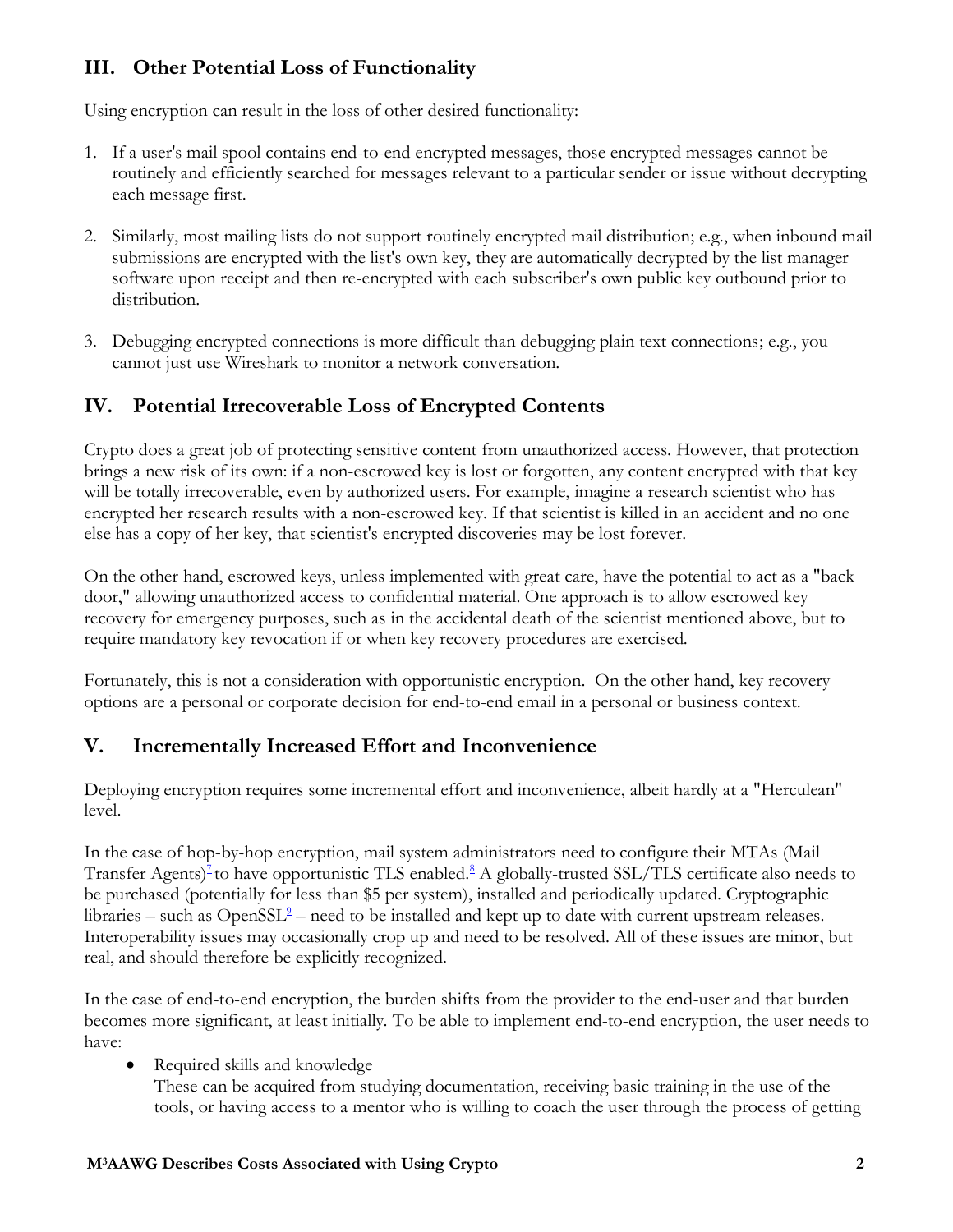cryptographic software set up and operational. M<sup>3</sup>AAWG has previously offered training on using  $S/MIME^{\underline{10}}$  $S/MIME^{\underline{10}}$  $S/MIME^{\underline{10}}$  $S/MIME^{\underline{10}}$  and PGP/GPG.

• Cryptographic software

In some cases, such as S/MIME, the required cryptographic software might come fully integrated with popular email client programs such as Microsoft Outlook<sup>[11](#page-4-15)</sup> or Mozilla Thunderbird. $\frac{12}{2}$  $\frac{12}{2}$  $\frac{12}{2}$ 

In other cases, such as PGP/GPG, the required software will need to be downloaded and installed before any crypto activity can take place. Most PGP/GPG users might also want to install a "point-and-click" GUI integration "shim" such as Enigmail,<sup>[13](#page-4-17)</sup> that makes it easier to use PGP/GPG with email clients such as Thunderbird.

• Keys and identities

Each user of end-to-end encryption will also need to create a public/private key pair, tie that key pair to their identity, and have some mechanism for sharing their public key with potential correspondents.

- S/MIME handles the creation of a public/private key pair during provisioning of a personal certificate.
	- Personal certificates are:
		- tied to an email identity
		- issued by a certificate authority, and
		- "chain" hierarchically back to a globally trusted root, such as a web server or mail server SSL/TLS.
	- Key exchange happens automatically in the S/MIME case when digitally signed messages are exchanged or S/MIME keys can also be obtained from an enterprise directory.
- PGP/GPG requires the user to explicitly create a public/private key pair. That key pair is normally signed by other PGP/GPG users, thereby creating a "web of trust." Those public keys then get uploaded to a public key server or are directly shared between correspondents.

Many people can and do use end-to-end encryption, even many who do are not professional technicians. However, sadly, end-to-end encryption setup is often perceived as being enough of a hassle that hardly any – less than 1/10th of 1 percent of all internet email – is routinely encrypted end-to-end.

Deployment of opportunistic SSL/TLS – by way of contrast – is doing far better, roughly 88 percent of all email sent from Google as of January 2017 is now being opportunistically encrypted by default.<sup>14</sup> That value is quite consistent with the level of opportunistic encryption publicly reported by Facebook.<sup>[15](#page-4-19)</sup>

# **VI. Potential Loss of Anonymity**

Paradoxically, while cryptography increases privacy by increasing resistance to eavesdropping, it may also decrease anonymity. Consider PGP/GPG. If used in traditional "web of trust" mode, a "real" identity, e.g., as established by multiple parties inspecting government issued identification documents, gets bound to a public/private key pair. (We note for the record that it is it is entirely possible to use PGP/GPG without tying an identity to a key pair.) At that point, any content digitally signed with that private key is non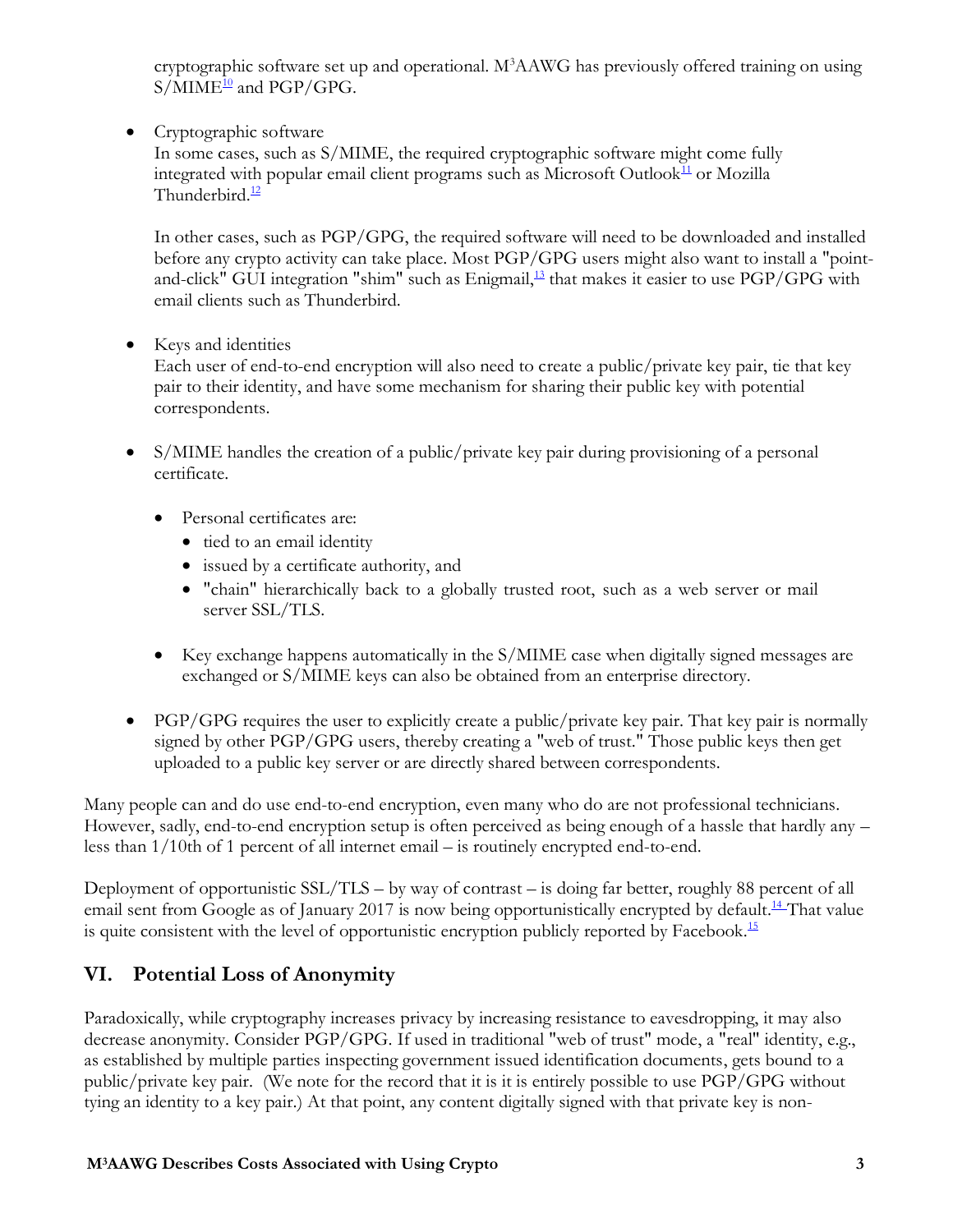repudiably tied to the associated identity and any content symmetrically signed with the private key is also non-repudiably tied to that identity.

Also consider S/MIME. It checks the OCSP (Online Certificate Status Protocol)<sup>16</sup> to ensure that a personal certificate has not been revoked. That OCSP checking process potentially ties the recipient IP address, e.g., the IP address checking the OCSP status, to the personal certificate identity being checked. That is an identity leak if exploited by a CA (Certificate Authority) or someone monitoring them. On the other hand, if you do not validate the non-revoked status of each personal certificate, you run the risk of accepting a certificate that has been revoked.

## **VII. Cryptographic "Failure Modes" Often Tend to Be Brittle and Failures Are Often Undifferentiated**

Consider DNSSEC,<sup>[17](#page-4-27)</sup> which relies on cryptography to protect DNS resolution, i.e., the translation of domain names to IP addresses and vice versa, against cache poisoning attacks.<sup>[1](#page-4-32)[8](#page-4-28)</sup> That is a worthy objective, and one which at least some  $M<sup>3</sup>AAWG$  member companies have fully embraced.<sup>[19](#page-4-29)</sup>

However, if the DNSSEC keys for a site are misconfigured or allowed to expire, the DNS data for that zone will not validate. That validation failure will be handled – "signaled to users" if you will – by making it appear as if those misconfigured or expired zones simply do not exist. That is a fairly "nuclear" signaling mechanism, particularly since those zones will continue to work fine at sites that do not validate the DNSSEC status of domains.

That is also the networking equivalent of a warning indicator light in a car: you may know that something is wrong, but you do not know what. It is undifferentiated. Maybe a key expired, maybe a record was created incorrectly, maybe something else went wrong. You just do not know. That is often the nature of cryptographic protocols.

# **VIII. What About Computational Overhead?**

An often-mentioned potential downside of cryptographically protecting traffic is that strong cryptography can impose "computational overhead" or "slow things down." In actuality, however, multiple parties have reported that the computational overhead associated with doing strong crypto on modern Unix-based hardware is not even noticeable. M<sup>3</sup>AAWG welcomes any empirical benchmarking studies that member companies or other entities might be willing to share, and in the meantime,  $M<sup>3</sup>AAWG$  encourages the reader to do their own testing and their own due diligence on this point.

# **IX. Conclusion**

While there are "costs" to doing anything and everything, the Messaging, Malware and Mobile Anti-Abuse Working Group believes the "costs" associated with deploying encryption should not be a "show stopper," that is, should not be a barrier to employing encryption. This guidance is not meant to be treated as comprehensive; it is part of an ongoing series of documents from M<sup>3</sup>AAWG available under the Best Practices section at [www.m3aawg.org](http://www.m3aawg.org/) that are meant to help improve the protection of user messaging.

#### **X. References**

<span id="page-3-2"></span><span id="page-3-0"></span><sup>1</sup> Passive Monitoring, [http://en.wikipedia.org/wiki/Passive\\_monitoring](http://en.wikipedia.org/wiki/Passive_monitoring)

<span id="page-3-3"></span><span id="page-3-1"></span><sup>2</sup> Opportunistic Encryption, [http://en.wikipedia.org/wiki/Opportunistic\\_encryption](http://en.wikipedia.org/wiki/Opportunistic_encryption)